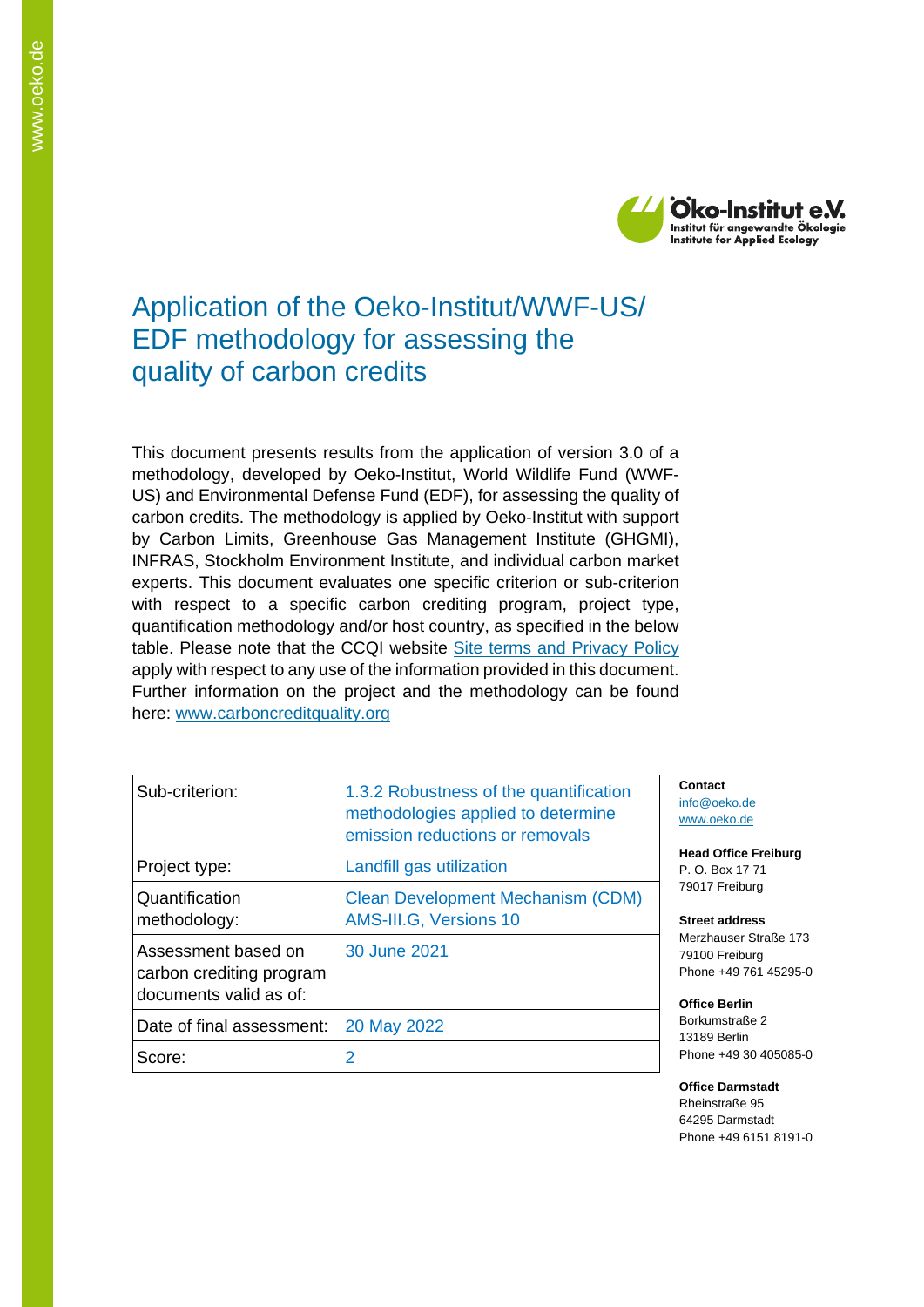# **Assessment**

## **Relevant scoring methodology provisions**

The methodology assesses the robustness of the quantification methodologies applied by the carbon crediting program to determine emission reductions or removals. The assessment of the quantification methodologies considers the degree of conservativeness in the light of the uncertainty of the emission reductions or removals. The assessment is based on the likelihood that the emission reductions or removals are under-estimated, estimated accurately, or over-estimated, as follows (see further details in the methodology):

| <b>Assessment outcome</b>                                                                                                                                                                                                                                                                                                                                     | <b>Score</b>   |  |
|---------------------------------------------------------------------------------------------------------------------------------------------------------------------------------------------------------------------------------------------------------------------------------------------------------------------------------------------------------------|----------------|--|
| It is very likely (i.e., a probability of more than 90%) that the emission reductions or<br>removals are underestimated, taking into account the uncertainty in quantifying the<br>emission reductions or removals                                                                                                                                            | 5              |  |
| It is likely (i.e., a probability of more than 66%) that the emission reductions or removals<br>are underestimated, taking into account the uncertainty in quantifying the emission<br>reductions or removals<br><b>OR</b>                                                                                                                                    |                |  |
| The emission reductions or removals are likely to be estimated accurately (i.e., there is<br>about the same probability that they are underestimated or overestimated) and<br>uncertainty in the estimates of the emission reductions or removals is low (i.e., up to<br>±10%)                                                                                |                |  |
| The emission reductions or removals are likely to be estimated accurately (i.e., there is<br>about the same probability that they are underestimated or overestimated) but there is<br>medium to high uncertainty (i.e., $\pm$ 10-50%) in the estimates of the emission reductions or<br>removals<br><b>OR</b>                                                | 3              |  |
| It is likely (i.e., a probability of more than 66%) or very likely (i.e., a probability of more<br>than 90%) that the emission reductions or removals are overestimated, taking into<br>account the uncertainty in quantifying the emission reductions or removals, but the<br>degree of overestimation is likely to be low (i.e., up to $\pm 10\%$ )         |                |  |
| The emission reductions or removals are likely to be estimated accurately (i.e., there is<br>about the same probability that they are underestimated or overestimated) but there is<br>very high uncertainty (i.e., larger than ±50%) in the estimates of the emission reductions<br>or removals<br><b>OR</b>                                                 | $\overline{2}$ |  |
| It is likely (i.e., a probability of more than 66%) or very likely (i.e., a probability of more<br>than 90%) that the emission reductions or removals are overestimated, taking into<br>account the uncertainty in quantifying the emission reductions or removals, and the<br>degree of overestimation is likely to be medium $(\pm 10-30\%)$                |                |  |
| It is likely (i.e., a probability of more than 66%) or very likely (i.e., a probability of more<br>than 90%) that the emission reductions or removals are overestimated, taking into<br>account the uncertainty in quantifying the emission reductions or removals, and the<br>degree of overestimation is likely to be large (i.e., larger than $\pm 30\%$ ) | 1              |  |

### **Information sources considered**

- 1 CDM methodology AMS-III.G, version 10.0
- 2 CDM TOOL: none